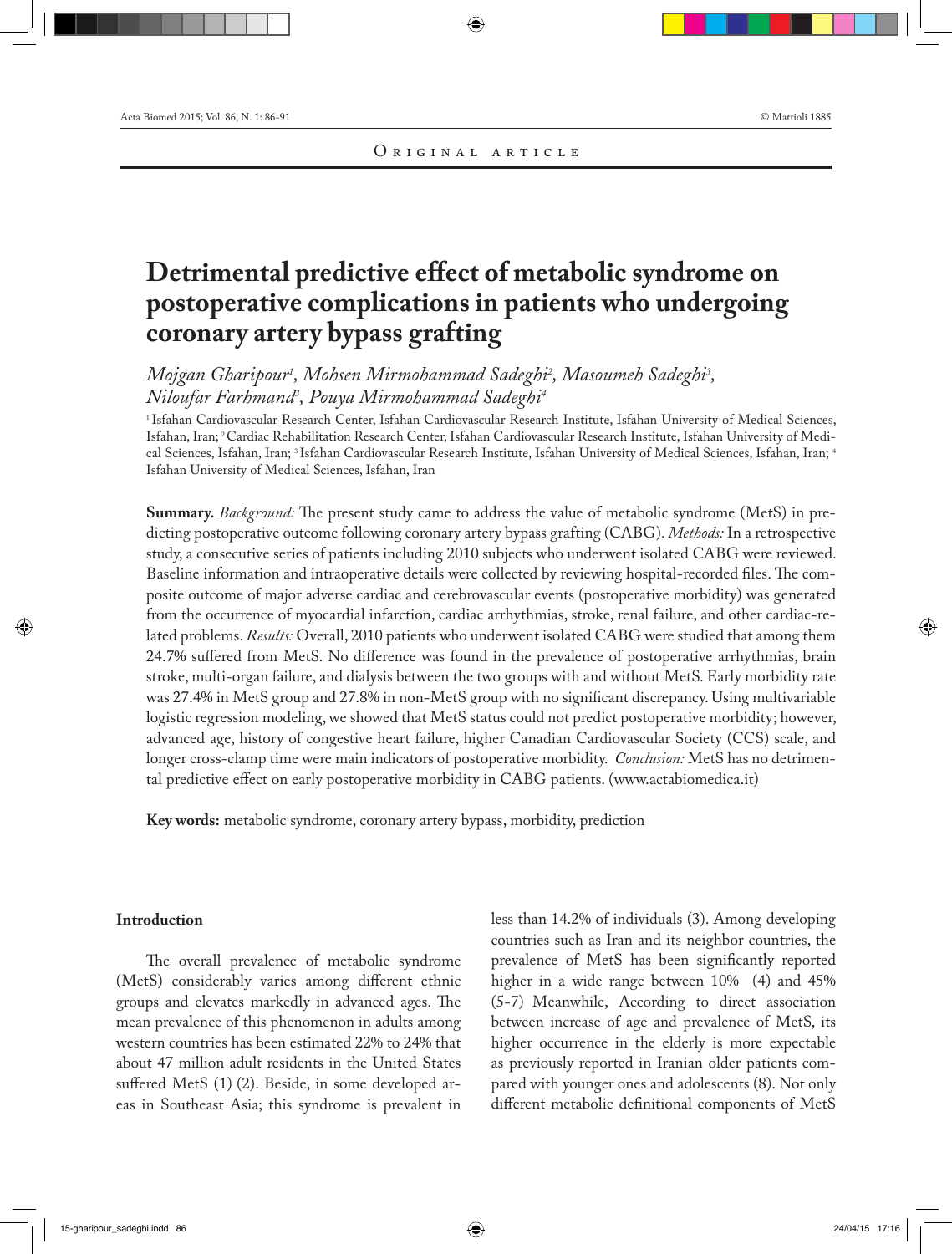such as hyperglycemia, dyslipidemia, obesity, and hypertension have been considered as strong morbidities leading poor clinical conditions and impaired quality of life, but also combination of these underlying components can be potentially accompanied with higher incidence of atherosclerotic cardiovascular disorders, vascular inflammatory defects, and coagulative events compared with those without MetS (9). Although insulin resistance has been introduced as the main unifying mechanism responsible for increased incidence of ischemic events in MetS patients (10-12) but this mechanism and its-related processes has not been completely cleared. Furthermore, the role of MetS for predicting adverse events following cardiovascular therapeutic interventions has been recently revealed so that the association of MetS with mortality and morbidity both early and late after coronary artery bypass grafting (CABG) has been newly reported (13), however this evidence has not been obtained in some other surveys (14, 15). The present study came to address the value of MetS in predicting postoperative outcome following CABG.

### **Methods**

In a retrospective study, a consecutive series of patients including 2010 subjects who underwent isolated CABG at Sina Hospital in Isfahan, Iran from 2007 to 2012 were reviewed. In this regard, all patients undergoing CABG concomitantly with other procedures were excluded. All patients underwent a full median sternotomy, and the operation was performed on cardiopulmonary bypass. This study was reviewed and approved by the Institutional Review Board of the Isfahan University of Medical Sciences. Baseline information was collected by reviewing hospital recorded files including demographic characteristics, anthropometric parameters (weight, height, waist circumference), risk profile (current smoking, hypertension, diabetes mellitus, hyperlipidemia, and renal failure, previous myocardial infarction, congestive heart failure, or angina pectoris, previous coronary interventions), and functional status according to The Canadian Cardiovascular Society (CCS) grading of angina pectoris. Also, intraoperative parameters such as type of surgery (elective or emergency), number of arteries or veins used as grafts, bypass time, and cross-clamp time were recorded. Postoperative complications during hospitalization were also recorded prospectively by trained personnel. The composite outcome of major adverse cardiac and cerebrovascular events (postoperative morbidity) was generated from the following individual events: myocardial infarction, cardiac arrhythmias, stroke, renal failure, and other cardiac-related problems. Along with clinical factors and for determining cases with MetS, a fasting plasma lipid profile (including total cholesterol, low-density lipoprotein [LDL] cholesterol, HDL cholesterol, and triglyceride levels) and blood pressure were also assessed in the resting state. MetS was diagnosed using the modified Adult Treatment Panel III of the National Cholesterol Education Program (16- 18) criteria existing 1 to 3 months of CABG surgery: three of five among body mass index (BMI) greater than 30 kg/m<sup>2</sup>, elevated triglycerides (≥150 mg/dL or drug treatment), reduced high density lipoprotein (HDL) (≤40 mg/dL in men, ≤50 mg/dL in women or drug treatment), elevated arterial blood pressure (≥130 mm Hg systolic, ≥85 mm Hg diastolic or drug treatment), and elevated fasting glucose (≥100 mg/dL or drug treatment). The study endpoint was to assess the value of MetS to predict postoperative MACCE (the composite outcome of major adverse cardiac and cerebrovascular events as the occurrence of myocardial infarction, cardiac arrhythmias, stroke, renal failure, and other cardiac-related problems).

Results were reported as mean ± standard deviation (SD) for the quantitative variables and percentages for the categorical variables. The groups were compared using the Student's *t*-test or Mann-Whitney U test for the continuous variables and the chi-square test (or Fisher's exact test if required) for the categorical variables. Predictors exhibiting a statistically significant relation with MACCE in the two groups in univariate analyses (with a p-value < 0.1) were taken for a multivariable logistic regression analysis to investigate their independence as predictors. P values of 0.05 or less were considered statistically significant. All the statistical analyses were performed using SPSS version 16.0 (SPSS Inc., Chicago, IL, USA) and SAS version 9.1 for Windows (SAS Institute Inc., Cary, NC, USA).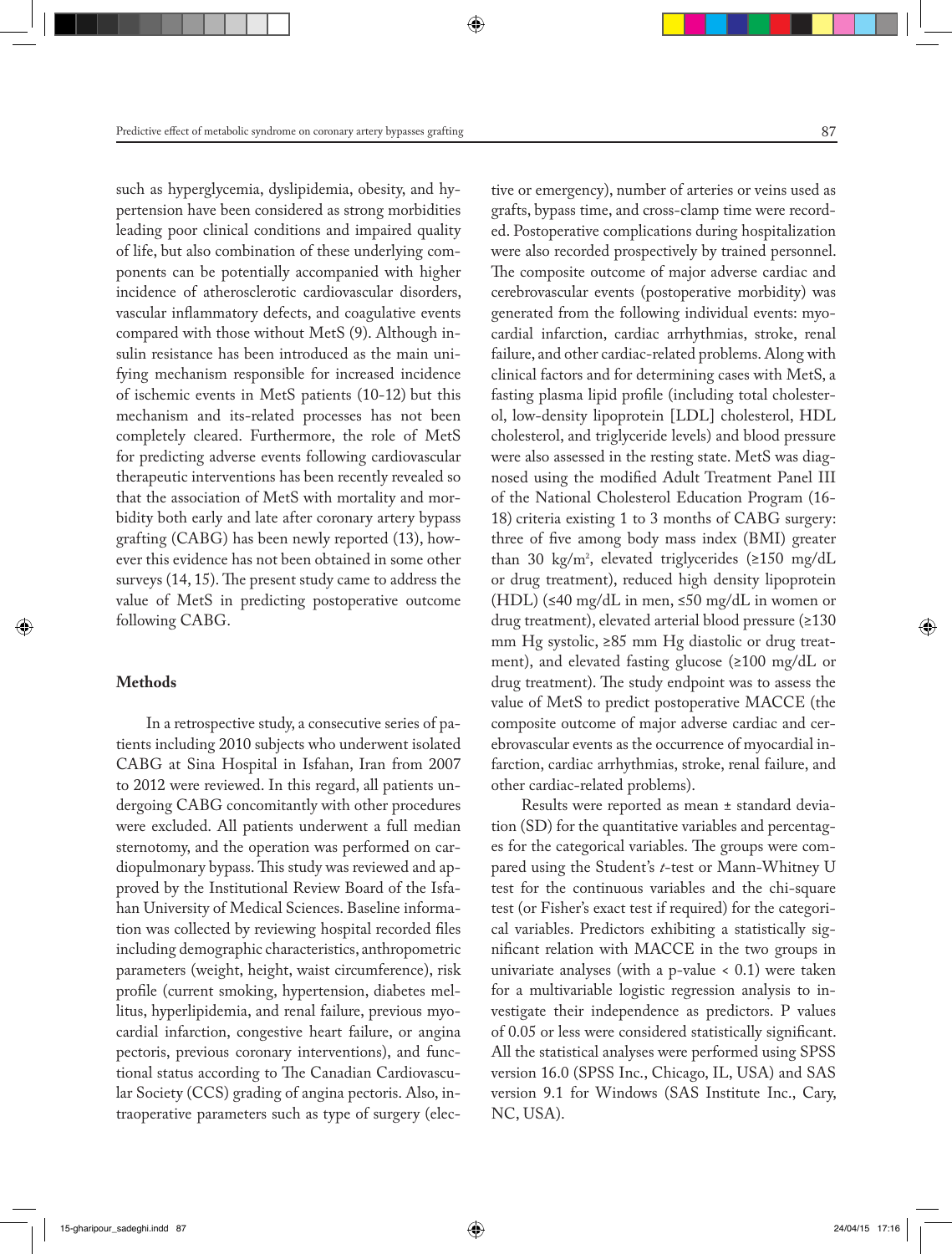### **Results**

Overall, 2010 patients who underwent isolated CABG were studied that among them 24.7% suffered from MetS. Comparing two patients groups with and without MetS regarding baseline characteristics (table 1) showed higher distribution of male gender in those with MetS and also higher age in the latter group. Traditional risk factors for coronary artery disease including obesity, hypertension, diabetes, and hyperlipidemia were more prevalent in patients suffered MetS, while no differences were observed between the two groups with respect to heart failure, previous myocardial infarction, mean preoperative creatinine level, functional class based on CCS scoring, and previous history of revascularization. No significant differences were revealed between the groups in terms of intraoperative characteristics such as emergency surgery, intraoperative balloon pump use, the use of arterial conduits for

grafts, as well as mean cross-clamp time and bypass surgery time (table 2). With regard to postoperative cardiac events (table 3), the most prevalent types of arrhythmias in both groups were atrial fibrillation, premature ventricular contractions, and premature atrial contractions respectively. No difference was found in the prevalence of postoperative arrhythmias between the two groups with and without MetS. Also, we found no significant differences in the prevalence of postoperative brain stroke, multi-organ failure, and dialysis due to postoperative renal failure. In total, early morbidity rate was 27.4% in MetS group and 27.8% in non-MetS group with no significant discrepancy (p=0.867). Using multivariable logistic regression modeling (table 3), we showed that MetS status could not predict postoperative morbidity. In this regard, advanced age, history of congestive heart failure, higher CCS scale, and longer cross-clamp time were main indicators of postoperative morbidity.

**Table 1.** Baseline characteristics and preoperative data

| Characteristics                    | Group with MetS    | Group without MetS | P-value |
|------------------------------------|--------------------|--------------------|---------|
|                                    | $(n = 496)$        | $(n = 1514)$       |         |
| Male gender                        | 252 (50.8)         | 1122 (74.1)        | 0.001   |
| Age, yr                            | $66.73 \pm 5.04$   | $67.77 \pm 5.69$   | 0.001   |
| Body mass index, kg/m <sup>2</sup> | $29.04 \pm 4.30$   | $26.00 \pm 3.55$   | 0.001   |
| Obesity                            | 217(43.8)          | 172(11.4)          | 0.001   |
| Hypertension                       | 470 (94.8)         | 603 (39.8)         | 0.001   |
| Hyperlipidemia                     | 474 (95.6)         | 675 (44.6)         | 0.001   |
| Diabetes mellitus                  | 410 (82.7)         | 305(20.1)          | 0.001   |
| Cigarette smoking                  | 91 (18.3)          | 416 (27.5)         | 0.001   |
| Congestive heart failure           | 10(2.0)            | 31(2.0)            | 0.996   |
| Myocardial infarction              | 173 (34.9)         | 535 (35.3)         | 0.851   |
| Serum creatinine                   | $1.04 \pm 0.35$    | $1.02 \pm 0.26$    | 0.148   |
| CCS score                          |                    |                    | 0.213   |
| $\mathbf{0}$                       | 28(5.6)            | 134(8.9)           |         |
| $\mathbf{1}$                       | 55(11.1)           | 160(10.6)          |         |
| $\overline{\mathbf{c}}$            | 310(62.5)          | 892 (58.9)         |         |
| 3                                  | 67(13.5)           | 216 (14.3)         |         |
| 4                                  | 36(7.3)            | 112(7.4)           |         |
| Previous CABG                      | 1(0.2)             | 4(0.3)             | 0.999   |
| Previous valve surgery             | 2(0.4)             | 2(0.1)             | 0.256   |
| Previous PCI                       | 24(4.8)            | 64(4.2)            | 0.563   |
| Fasting blood sugar, mg/dl         | $132.56 \pm 5.59$  | $87.22 \pm 4.90$   | 0.001   |
| Serum total cholesterol, mg/dl     | $182.45 \pm 11.12$ | $126.32 \pm 9.98$  | 0.001   |
| Serum HDL, mg/dl                   | $29.21 \pm 4.45$   | $42.74 \pm 4.25$   | 0.001   |
| Serum creatinine level, mg/dl      | $1.01 \pm 0.07$    | $1.00 \pm 0.12$    | 0.887   |

CCS score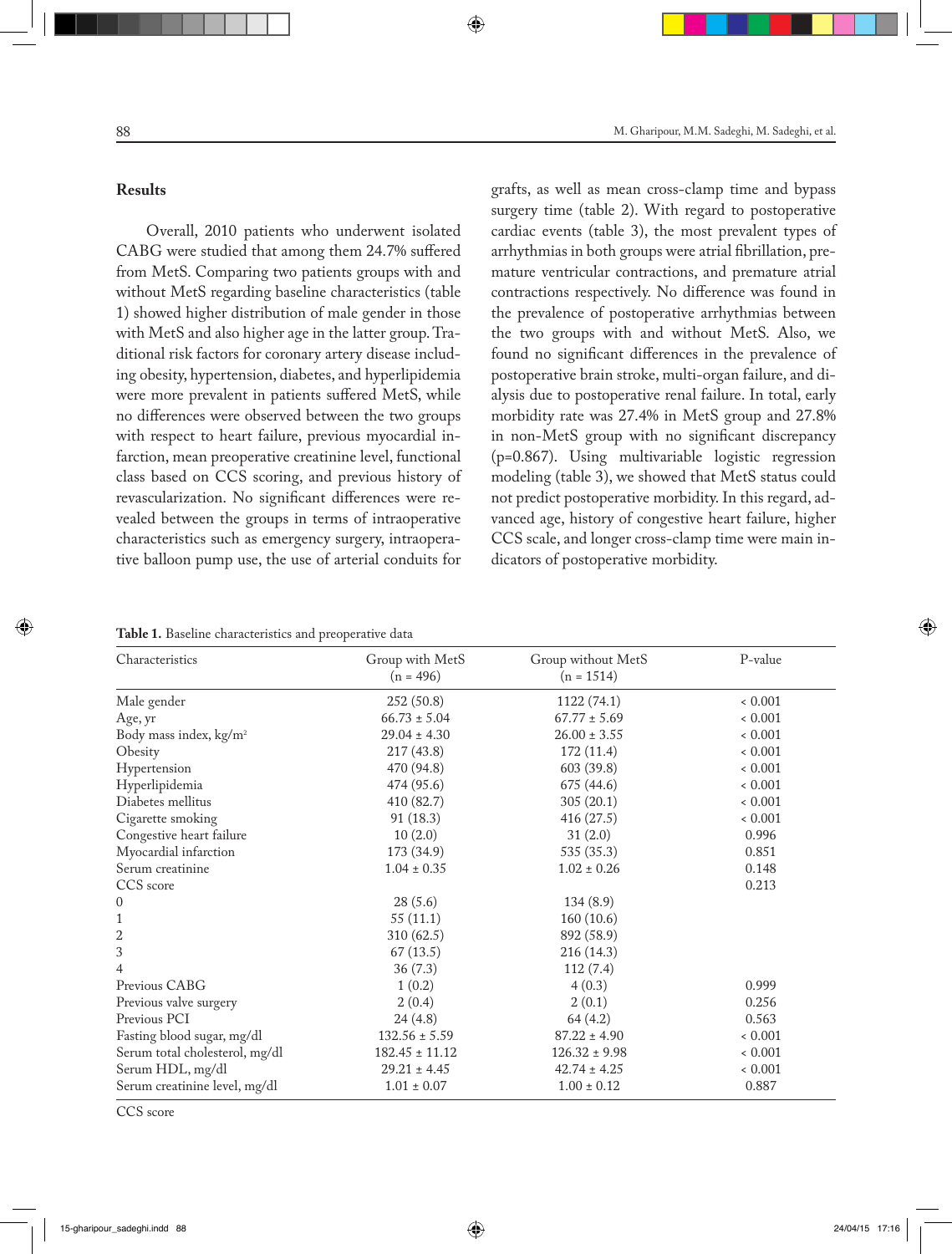| Characteristics                    | Group with METS<br>$(n = 496)$ | Group without METS<br>$(n = 1514)$ | P-value |  |  |
|------------------------------------|--------------------------------|------------------------------------|---------|--|--|
| Intraoperative data                |                                |                                    |         |  |  |
| Emergency surgery                  | 86 (17.3)                      | 286 (18.9)                         | 0.440   |  |  |
| IABP use                           | 17(3.4)                        | 34(2.2)                            | 0.146   |  |  |
| Arteries used as graft             | 492 (99.2)                     | 1490 (98.4)                        | 0.199   |  |  |
| Cross-clamp time                   | $49.77 \pm 21.45$              | $51.32 \pm 34.79$                  | 0.351   |  |  |
| Bypass time                        | $81.21 \pm 30.06$              | $81.05 \pm 13.39$                  | 0.921   |  |  |
| Postoperative complications        |                                |                                    |         |  |  |
| Arrhythmias                        |                                |                                    |         |  |  |
| Atrial fibrillation                | 77 (15.5)                      | 231 (15.3)                         | 0.886   |  |  |
| Premature atrial contractions      | 11(2.2)                        | 38(2.5)                            | 0.714   |  |  |
| Premature ventricular contractions | 23(4.6)                        | 84(5.5)                            | 0.433   |  |  |
| Ventricular tachycardia            | 9(1.8)                         | 16(1.1)                            | 0.186   |  |  |
| Others                             | 25(5.0)                        | 82 (5.4)                           | 0.746   |  |  |
| Multi-system failure               | 5(1.0)                         | 13(0.9)                            | 0.784   |  |  |
| Brain stroke                       | 9(1.8)                         | 26(1.7)                            | 0.886   |  |  |
| Dialysis                           | 5(1.0)                         | 5(0.3)                             | 0.074   |  |  |
| Early morbidity                    | 136 (27.4)                     | 421 (27.8)                         | 0.867   |  |  |

**Table 2.** Intraoperative and postoperative information

**Table 3.** Main determinants of early morbidity in a multivariate regression model

| Item                     | p-value | Odds Ratio | 95% CI           |
|--------------------------|---------|------------|------------------|
| Metabolic syndrome       | 0.977   | 1.006      | $0.682 - 1.484$  |
| Male gender              | 0.072   | 0.804      | $0.635 - 1.019$  |
| Age, yr                  | 0.001   | 1.062      | $1.042 - 1.081$  |
| Obesity                  | 0.518   | 1.100      | $0.825 - 1.466$  |
| Hypertension             | 0.710   | 1.046      | $0.825 - 1.326$  |
| Hyperlipidemia           | 0.593   | 0.938      | $0.742 - 1.186$  |
| Diabetes mellitus        | 0.663   | 0.941      | $0.716 - 1.237$  |
| Cigarette smoking        | 0.739   | 0.958      | $0.743 - 1.235$  |
| Congestive heart failure | 0.001   | 3.161      | $1.627 - 6.143$  |
| Myocardial infarction    | 0.373   | 1.103      | $0.889 - 1.319$  |
| CCS score                | 0.004   | 1.176      | $1.054 - 1.314$  |
| Previous PCI             | 0.442   | 0.807      | $0.467 - 1.394$  |
| Previous CABG            | 0.197   | 3.520      | $0.520 - 23.828$ |
| Emergency surgery        | 0.259   | 1.167      | $0.893 - 1.524$  |
| Cross-clamp time         | 0.020   | 0.990      | $0.982 - 0.998$  |
| Arteries used as graft   | 0.326   | 1.620      | $0.618 - 4.245$  |
| Bypass time              | 0.052   | 0.994      | $0.988 - 0.995$  |

Hosmer – Lemeshow goodness of fit:  $\chi^2$  = 10.376, p = 0.240

#### **Discussion**

At first, in our observation, the prevalence of 24.7% of patients who underwent CABG suffered from MetS that defined based on ATP III criteria modified for Asian population. This obtained ranged is nearly consistent with the prevalence of MetS in

our general population without any evidences of cardiovascular disorders. The estimation of other studies regarding prevalence of MetS in CABG patients was however different compared with our observation so that in some of them, the prevalence was reported even higher than 42% (13, 14, 19, 20). In an overview of the MetS in young South African Asian patients with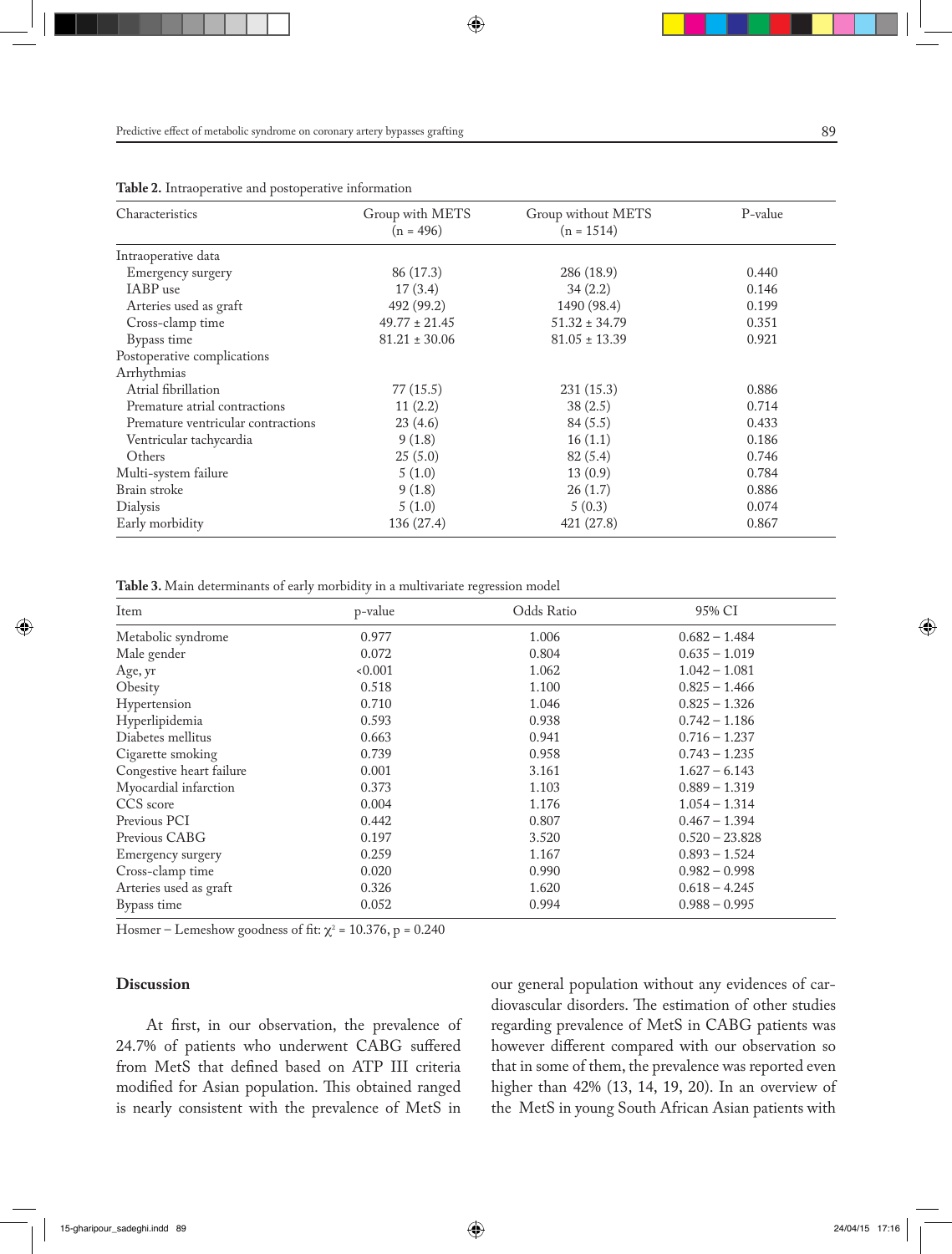myocardial infarction, the prevalence of the MetS depending on the definition, was as high as 69% (21). The obtained differences in the prevalence of this phenomenon might be originated from applying different definitional criteria of MetS and its components as well as might be due to variations in patients' selection criteria especially considering or ignoring some criteria interacted with coronary risk factors and MetS components.

We could not reveal any difference in early postoperative morbidity between the groups with and without MetS. This result may be explained by this fact that the patients without MetS might, of which each one is a risk factor for coronary artery disease. On the other hand, both groups with and without this syndrome have some components of METS that can be also considered as traditional risk factors for cardiovascular diseases. The results of previous studies were contradictory. A Japanese study showed that on multivariate analysis, the MetS had odds ratios of 2.47 for postoperative stroke and 3.81 for postoperative renal failure (20). Brackbill and colleagues showed that female patients with MetS undergoing CABG surgery were at increased risk for longer postoperative stays as well as for in-hospital death (13). It was also found by Angeloni et al. a strong association between METS and mortality both early and late after CABG surgery (18). Contrarily and in consistent with our study, Swart and colleagues showed no detrimental clinical effects of MetS on either the pre-operative risk factors or the outcome after CABG (14). Furthermore, Ozyazicioglu et al. did not demonstrate effective role of MetS for predicting postoperative death (15). These discrepancies can be also in order to difference in definition of postoperative morbidity and considering different postoperative serious events for its defining, or difference in time of following-up the patients. This discrepancy could be also related to employing different definitive criteria for METs so that not only the cutoff points for METs criteria are not similar in various populations, but also different definitions have considered waist circumference instead of BMI. These differences can potentially confound the association between preoperative METs and postoperative complications.

Although the association between MetS and early morbidity could not observe in our study, however some other studies showed its significant association with prolonged length of stay, in-hospital death, needing higher volume of blood transfusion, or with post-

operative local or systemic infections (14, 22).

As a main study limitation, Because of notable missing on the data of waist circumference in our database, we had to use a definition of METs including BMI cutoff instead of waist circumference. Thus, we used the ATP III criteria for defining METs. Because of the existence different criteria for METs and thus different powers for predicting surgical outcome by considering these different criteria for METs, the use of two or more METS criteria in this study could result in high accuracy for predicting CABG.

In summary, our study confirmed the high prevalence of the MetS among patients who undergo CABG, it failed to demonstrate an effect of this syndrome on early postoperative morbidity. In fact, patients with the MetS were similarly at risk for postoperative complications in comparison with non- MetS group. However, the former group may be more exposed to longer hospital stay or in-hospital death that should be more evaluated in further studies. By confirming the role of METs for predicting CABG outcome, high-risk CABG groups for this poor outcome could be determined. However, because of the lack of association between CABG outcome and preoperative METS in our survey, considering other baseline variables (advanced age, heart failure, and function score) as well as prolonged cross-clamp time should be more considered for this predicting instead of METs or its components.

#### **References**

- 1. Ford ES, Giles WH, Dietz WH. Prevalence of the metabolic syndrome among US adults: findings from the third National Health and Nutrition Examination Survey. JAMA 2002 Jan 16; 287(3): 356-9.
- 2. Park YW, Zhu S, Palaniappan L, Heshka S, Carnethon MR, Heymsfield SB. The metabolic syndrome: prevalence and associated risk factor findings in the US population from the Third National Health and Nutrition Examination Survey, 1988-1994. Arch Intern Med 2003 Feb 24; 163(4): 427-36.
- 3. Kelishadi R, Gharipour M, Sadri GH, Tavasoli AA, Amani A. Cardiovascular disease risk factors, metabolic syndrome and obesity in an Iranian population. East Mediterr Health J 2008 Sep-Oct; 14(5): 1070-9.